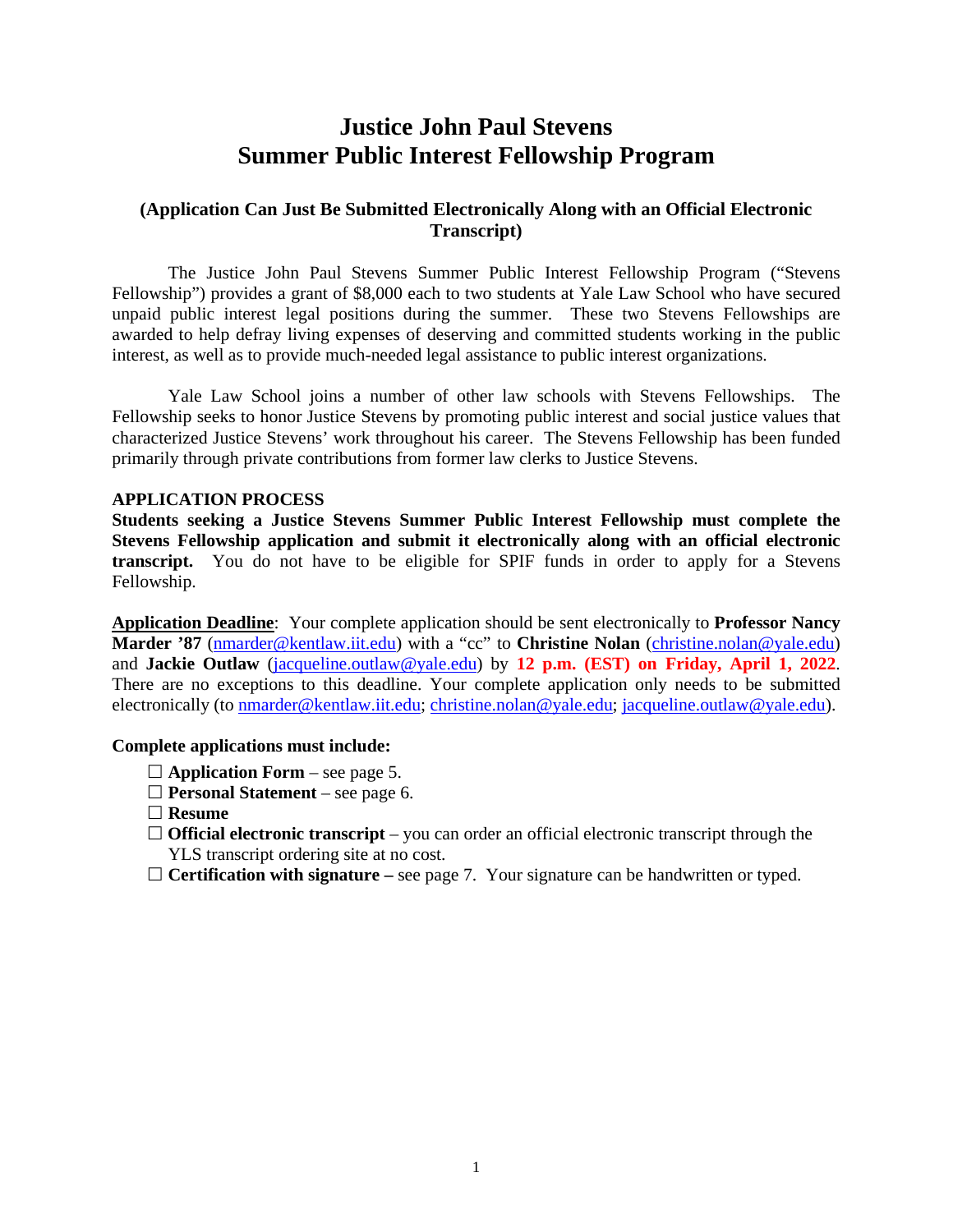## **REQUIREMENTS & ELIGIBILITY**

#### **1. Applicants must secure a public interest position.**

- **a.** Public interest organizations may include government agencies, legal services, advocacy groups, and policy reform organizations.
- **b.** Contact the Office of Financial Aid, or the Career Development Office for additional resources on Summer Public Interest positions and Past Fellowship organizations. Past Stevens Fellowship positions (from all participating law schools) are included on page 4.
- **c. If you have yet to secure an offer, but you are in the application process and have had an interview, you may still apply.** However, confirmation of a job offer must be provided before a Stevens Fellowship is awarded.

### **2. The public interest position must be unpaid.**

- **a.** The Stevens Fellowship is designed to aid students who are working without pay.
- **b.** The Stevens Fellowship is **not** available for students receiving school credit for their work.
- **3. Applicants should commit to working 40 hours per week for a minimum of 8 weeks (full time) at their public interest internship.**
	- **a.** Fellowship recipients must sign (though your signature can be typed) an Agreement Letter, stating the number of hours to which they have committed and the number of weeks.
	- **b.** The Fellowship Advisory Committee reserves the right to contact the employer to confirm this commitment.

## **4. Factors the Fellowship Advisory Committee Considers in Awarding Stevens Fellowships:**

- **a.** Applicants must demonstrate a commitment to public interest and social justice. Commitment is shown by:
	- i. Involvement in volunteer work at Yale Law School; and/or
	- ii. Public service volunteering outside of Yale Law School
- **b.** Other factors the Committee will consider include:
	- i. Nature of the proposed summer position;
	- ii. The impact of your work on the community;
	- iii. Your commitment and intentions as demonstrated in the personal statement.
- **c.** Academic achievement

### **EVALUATION PROCESS**

The Fellowship Advisory Committee will be chaired by Professor Marder and may include an external reviewer and internal reviewer (such as a faculty member). The Fellowship Advisory Committee will review applications based on the stated requirements. Announcements will be made *approximately* two - three weeks after the application deadline.

### **AWARDING OF FELLOWSHIPS**

Stevens Fellowship Recipients will receive a paper check for the full amount of their Stevens Fellowship, which should be issued by May. Recipients MUST complete a W-9 tax form before the end of the spring semester. Upon notification of having received a grant, the school will provide each Fellowship recipient with all the necessary tax forms. All such forms must be completed *before* Yale Law School can issue the fellowship award.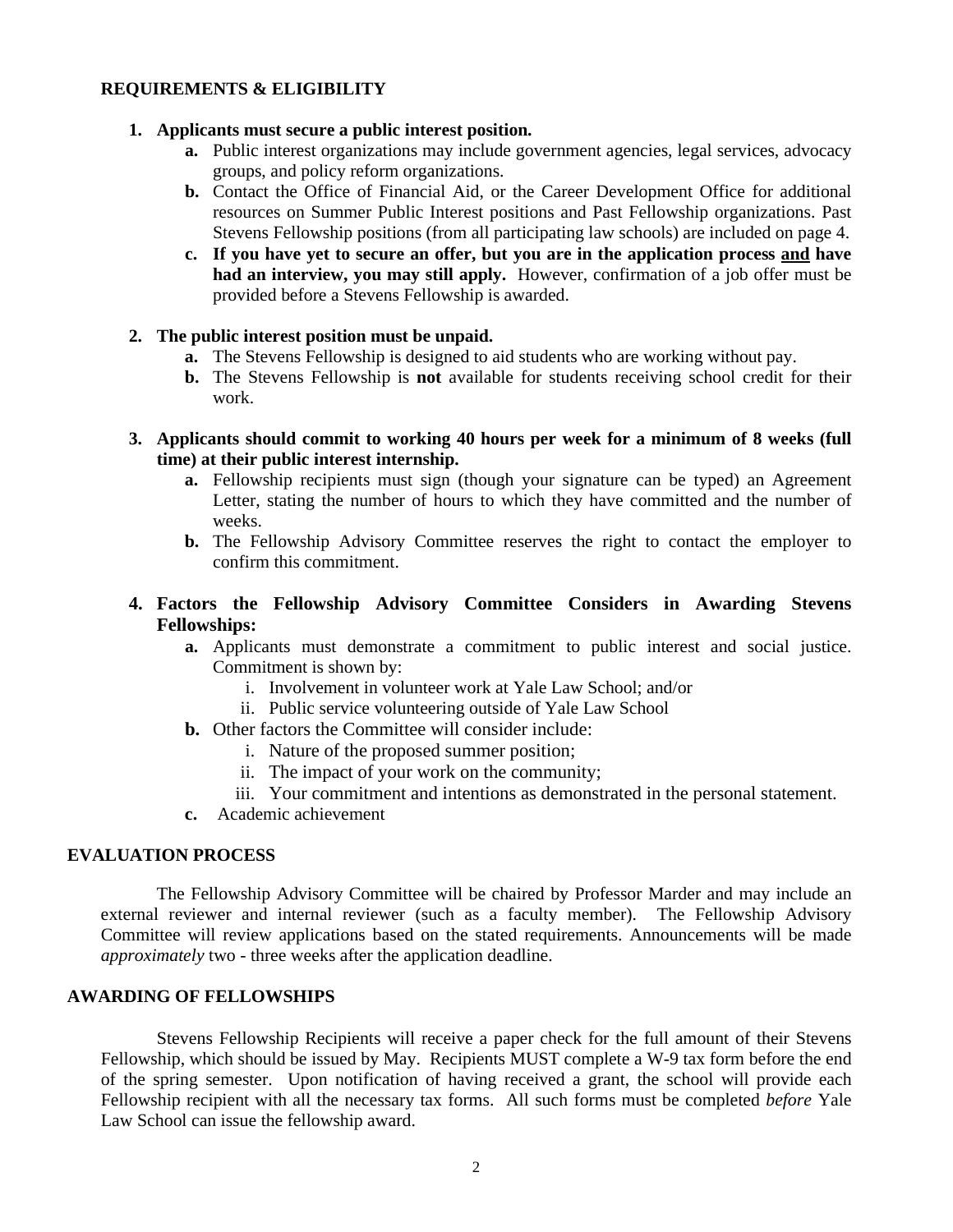Each of the two Stevens Fellowship recipients must sign an Agreement Letter, stating where he or she will work, the number of hours he or she will work, and the number of weeks. A copy of the Agreement Letter must be forwarded to Professor Marder. The Fellowship Advisory Committee may also follow up with the public interest organization asking how the Fellow's work made a difference in the communities served by the organization.

At the end of the summer, Fellowship recipients must write a brief description of their summer, including information about the type of work performed and the ways in which it helped the organization. The description must be emailed to Professor Marder at the beginning of the fall semester. This description may be shared with the John Paul Stevens Foundation and might also be used for future Stevens Fellowship promotion, including promotion of Stevens Fellowships the following year.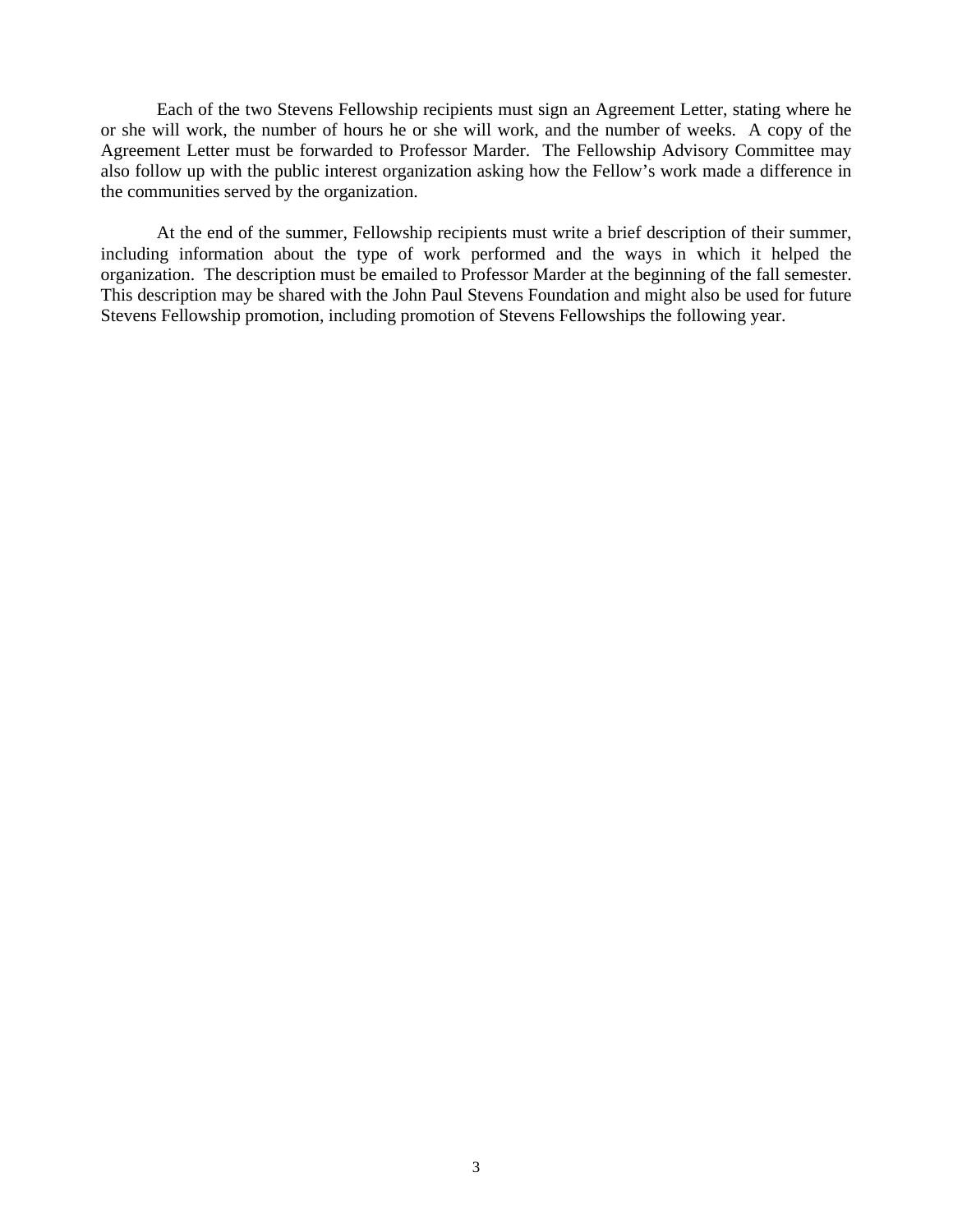## **Examples of Past Stevens Fellowship Placements (from Yale Law School and other schools)**

| Location                    | Organization                                                        |
|-----------------------------|---------------------------------------------------------------------|
| New York, New York          | American Civil Liberties Union Reproductive Freedom Project         |
| Washington, D.C.            | Office of the Commissioner at the Federal Communications Commission |
| New York, New York          | Federal Defenders of New York, Southern District                    |
| San Francisco, California   | <b>Electronic Frontier Foundation</b>                               |
| New York, New York          | Neighborhood Defender Service of Harlem (NDS)                       |
| Washington, D.C.            | <b>Amnesty International</b>                                        |
| Providence, Rhode Island    | Rhode Island Office of the Public Defender (Appellate Division)     |
| San Luis Obispo, California | California Rural Legal Assistance                                   |
| Chicago, Illinois           | Chicago Lawyers' Committee for Civil Rights Under Law, Inc.         |
| Washington, D.C.            | Children's Defense Fund                                             |
| Seattle, Washington         | Defender Association                                                |
| San Francisco, California   | American Civil Liberties Union Immigrants' Rights Project           |
| Washington, D.C.            | Department of Justice                                               |
| Mexican Hat, Utah           | DNA-People's Legal Services                                         |
| Oakland, California         | East Bay Community Law Center                                       |
| Chicago, Illinois           | Leadership Council for Metropolitan Open Communities                |
| New York, New York          | Legal Aid Society                                                   |
| Sacramento, California      | National Organization for Women                                     |
| Atlanta, Georgia            | Southern Center for Human Rights                                    |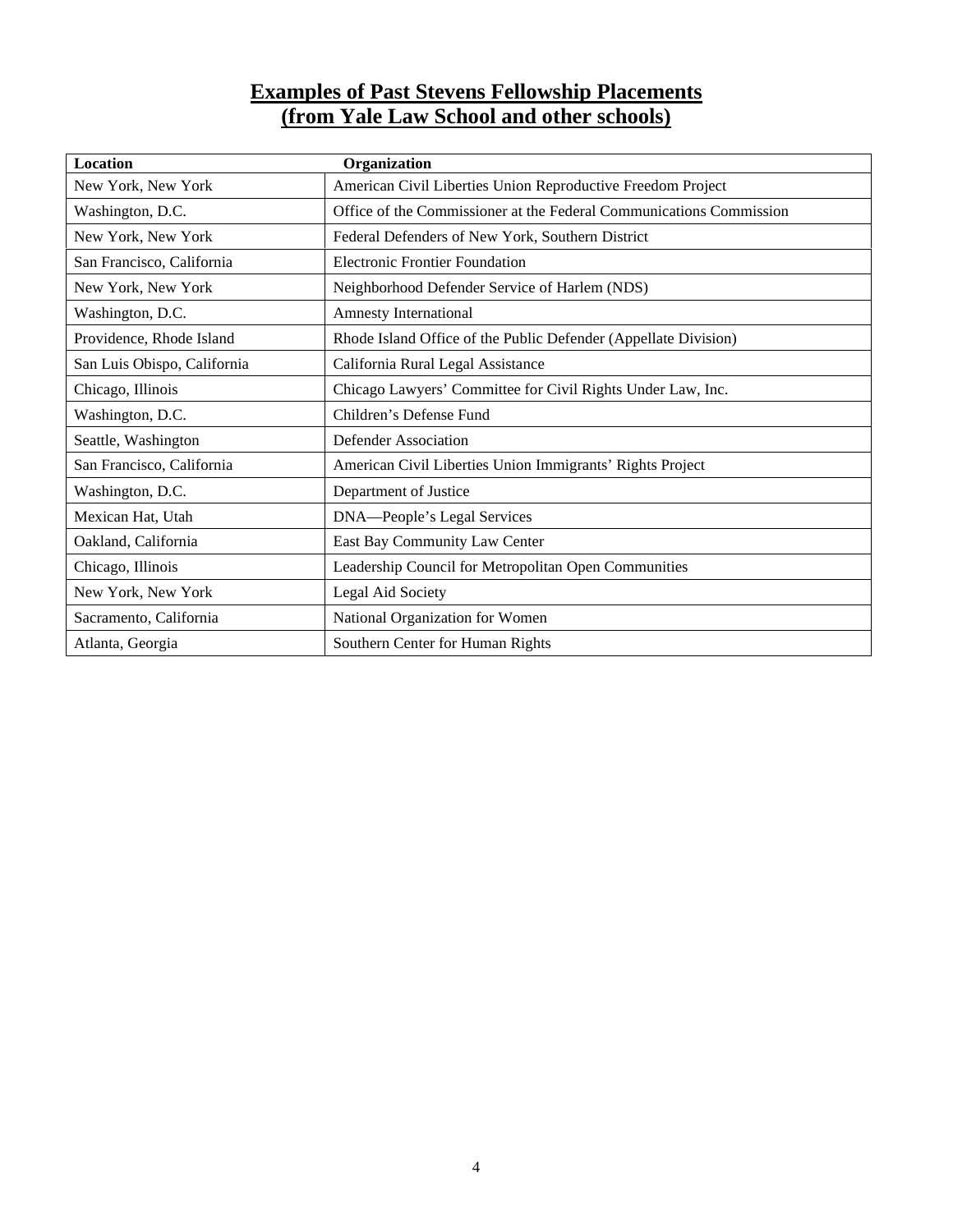## **STEVENS SUMMER FELLOWSHIP PROGRAM APPLICATION FORM**

| Name:                            |                                                                                                                       |
|----------------------------------|-----------------------------------------------------------------------------------------------------------------------|
| E-Mail:                          |                                                                                                                       |
| <b>Expected Graduation Date:</b> | <u> 1980 - Johann Barbara, martin a</u>                                                                               |
| <b>Current Address:</b>          |                                                                                                                       |
| <b>Current Phone:</b>            |                                                                                                                       |
| Summer Address (if different):   |                                                                                                                       |
| <b>Summer Phone:</b>             |                                                                                                                       |
| Dates at Summer Address:         |                                                                                                                       |
| Sponsoring Organization:         |                                                                                                                       |
| Address:                         |                                                                                                                       |
| Supervisor<br>(name/title):      |                                                                                                                       |
| Phone:                           |                                                                                                                       |
| <b>Employment Dates:</b>         |                                                                                                                       |
| Approx. hours work per week:     | <u> 1989 - Johann Stoff, deutscher Stoffen und der Stoffen und der Stoffen und der Stoffen und der Stoffen und de</u> |

List any other fellowships, scholarships, and financial aid, or pay you may receive this summer (and the date of notification of those awards).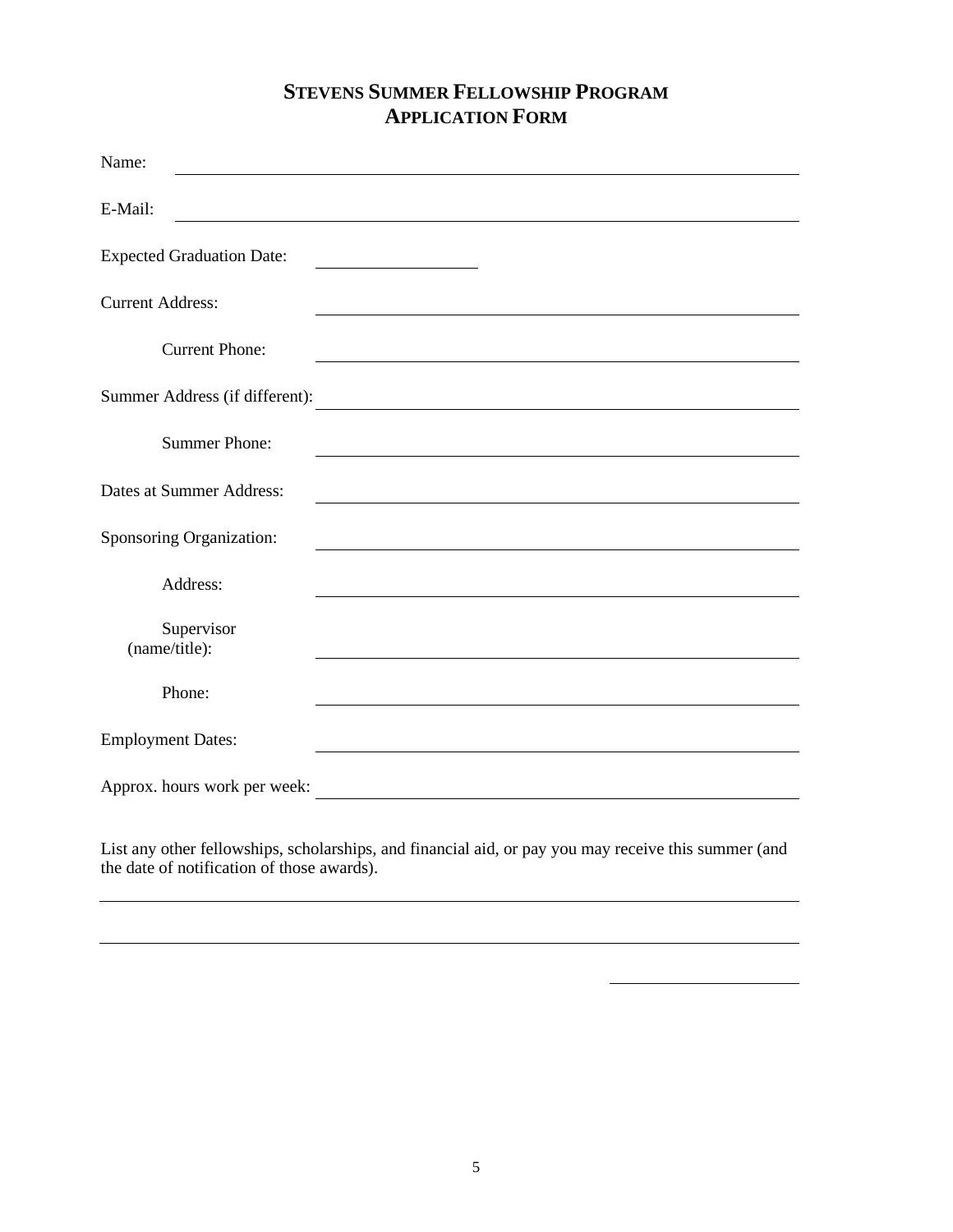## **Stevens Summer Fellowship Program PERSONAL STATEMENT**

The Personal Statement allows you to inform the Fellowship Advisory Committee of your commitment to public interest work and social justice. It is an important part of the application, should not exceed approximately one single-spaced page, and must address the following topics in the order requested.

- I. Select an example of public interest work that you have done in the past and explain what made it meaningful to you.
- II. What attracts you to public interest work?
- III. Why are you interested in obtaining a summer position in public interest law? Please explain your goals.
- IV. What sort of impact do you think your summer position will make on the community?
- V. Please provide any other information you think the Committee would find useful.